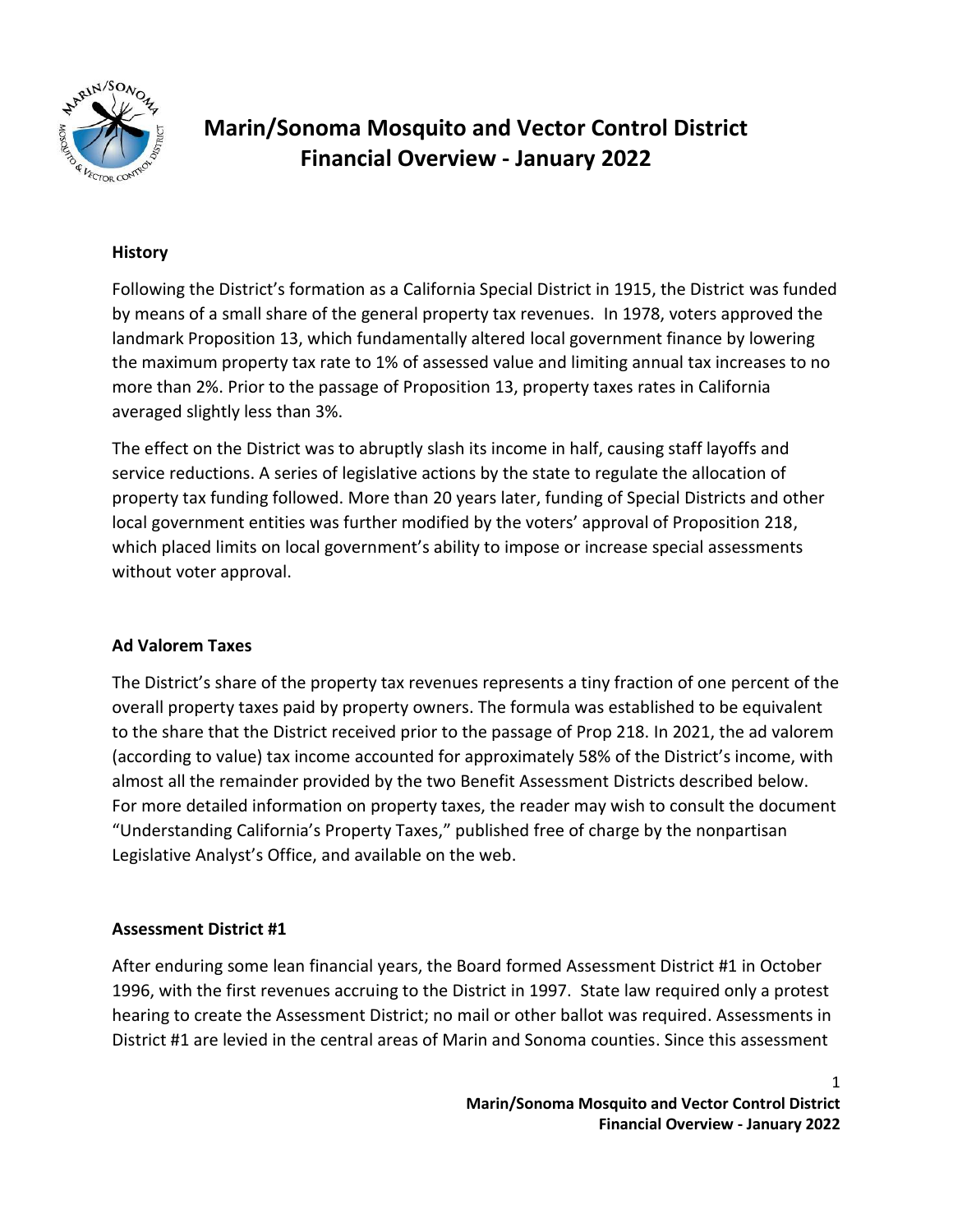predated the voters' 1996 approval of Proposition 218, it is considered to be "grandfathered" and is subject to some of the limitations subsequently established by Proposition 218. Initially, the Board of Trustees approved an annual increase to the maximum authorized tax rate equal to the change in the Consumer Price Index (CPI) for the San Francisco Bay Area, not to exceed 5% per year. However, the assessments were limited to a never-to-be-exceeded maximum assessment rate (cap) of \$12.00 per single family equivalent benefit unit and this capped was reached in fiscal year 2013-14. As a result, the income from Assessment District #1 is flat; it is not subject to the CPI each year and the cap cannot legally be increased. One consequence is that this flat revenue declines in purchasing power each year due to the eroding effect of inflation. In fiscal year 2021-22, revenues from Assessment District #1 are anticipated to be approximately \$3,176,148, representing 75% of the total benefit assessment revenue from the two benefit assessment districts.

Each year, in accordance with Health & Safety Code Section 2082 and Article XIIID of the California Constitution, the District's Assessment Engineers calculate the amount of special benefit accruing to each parcel receiving services within the District.

#### **Assessment District #2**

Assessment District #2 was established in late 2004, long after Proposition 218 took effect in 1996. Before establishing the Assessment District, the District conducted community outreach and surveying to ensure property owners supported the proposed new services and assessments. Following LAFCO (Local Agency Formation Commission) required procedures, the District conducted a mail election. This new benefit assessment enabled the District to provide mosquito, vector and disease control to the coastal areas of Marin County and the coastal and northern areas Sonoma County, which had not previously been served by the District or any agency. Around this time, West Nile virus arrived in the area and this development may have played a role in the approval by the voters, which stood at 61.22 % of the weighted returned ballots. Although it accounts for only 25% of the revenue (\$1,046,073) from benefit assessments in fiscal year 2021-22, this assessment is not capped and can adjust over time to reflect increases in costs to provide services. To recognize varying levels of services rendered by the District, there are two zones (A and B) of differential benefit within this Assessment District #2. For example, during fiscal year 2021-22, the maximum authorized rates were \$28.82 for Zone A and \$27.56 for Zone B. The per parcel amount levied in Assessment District #2 is higher than for properties in Assessment District #1 because properties in Assessment #2 do not contribute ad valorem taxes to the District.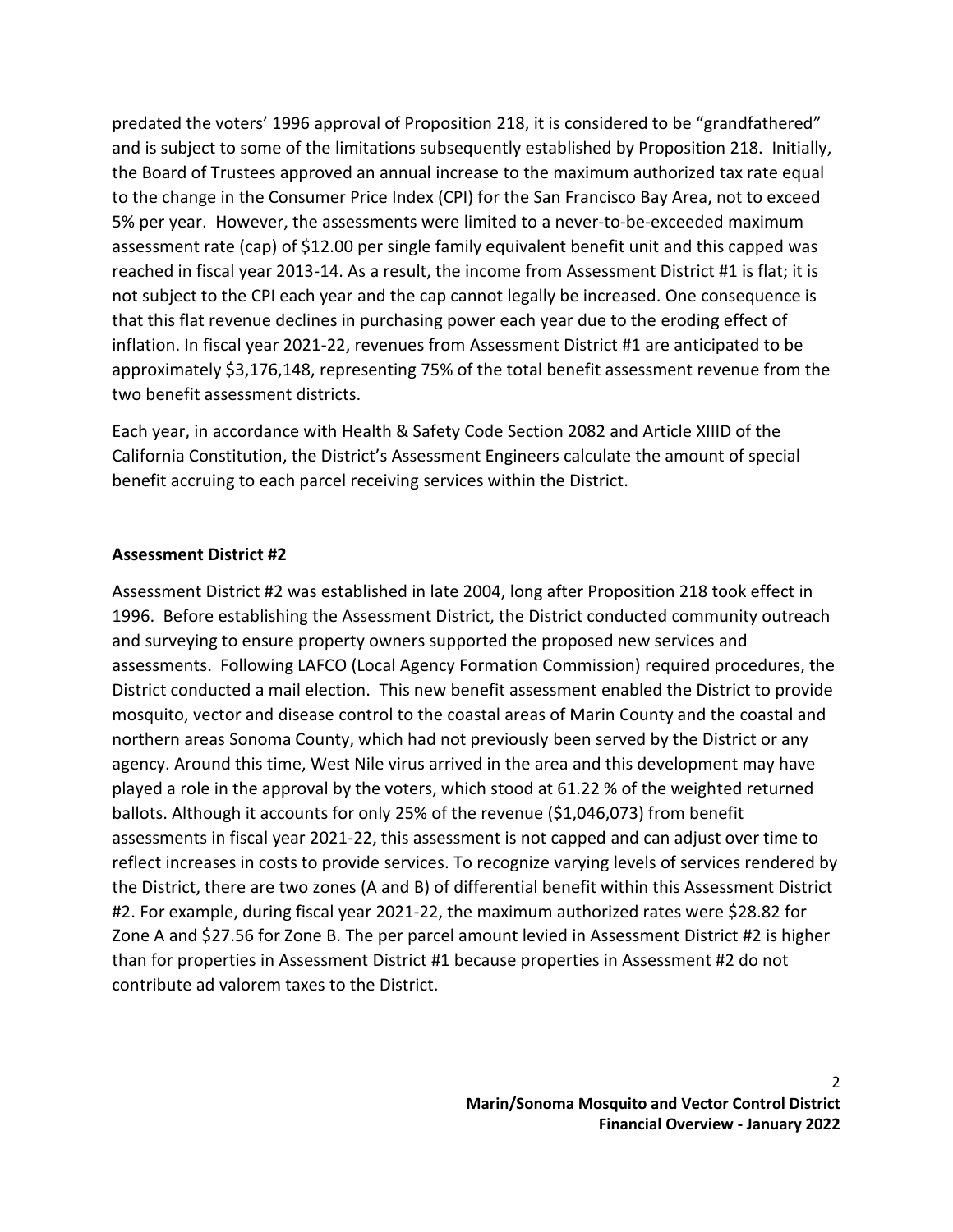#### **Contract Revenues**

The District performs mosquito control work for municipalities and their facilities, such as the Petaluma wastewater treatment plant and water recycling facility. The District also provides ongoing mosquito control services to the City of Santa Rosa's wastewater irrigation and reclamation programs. Because the scope and nature of these undertakings clearly exceeds the amount received in municipal assessments by the District, the District enters into contract agreements to recover at least some of the costs it incurs. Although the total amount varies from year to year, revenues have averaged \$150,000 annually over the last decade, representing less than 2% of the District's total revenue.

## **Expenses**

The District provides a public service requiring many employees with a variety of skills and experience. As a result, the District's primary expense are salaries and benefits. For the 2021- 22 fiscal year, the District will spend 65% of the total budget on salaries and benefits. Employee salaries and benefits are established by District policies and approved labor contracts.

In addition to salaries and benefits, the District incurs costs to purchase and maintain vehicles, spray equipment, and lab equipment. Similarly, the District purchases chemicals, tools and supplies needed for vector testing and control and contracts for needed professional services not provided by District staff. The District Board of Trustees adopts a budget each year that details these expenditures.

## **Annual Budget Process**

Each year the Board's Budget Committee holds an initial meeting with staff to review an administrative draft of the proposed budget for the coming fiscal year, which begins on July 1 and ends on June 30 each year. The committee reviews income forecasts and proposed expenditures, noting operational and staffing plans as well as any changes in laws and regulations. Following this series of meetings, staff prepares a budget that meets with the Committee's approval, and this document is considered by the Board in open, public session. To give context to the budget, staff prepares an accompanying "Budget Narrative" document that cites many statistics and performance measures. As the need arises, the Board may adopt one or more Budget Amendments during the fiscal year.

Each quarter, Board members are provided with a financial statement that illustrates the progress of income and expenditure as the budget year progresses. Staff also tracks revenues, expenditures and conformance with the budget by means of a similar monthly statement.

3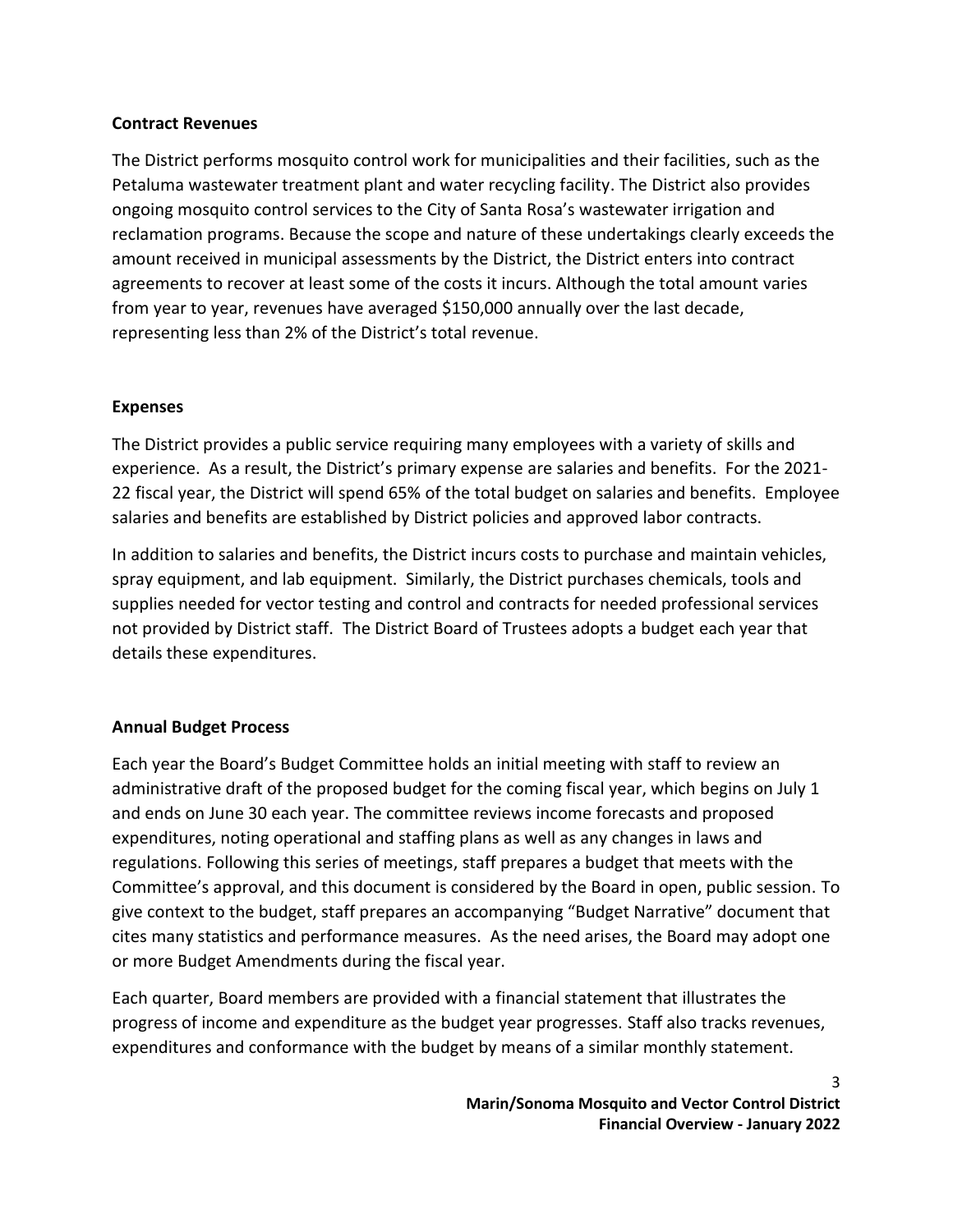### **Capital Assets**

The District requires a wide variety of vehicles, equipment, tools and facilities to perform vector control and administrative functions. Currently, the District maintains capital assets valued at \$10.4 million. In 2020, the District conducted a replacement study and developed a plan for replacing the assets when needed. The District has a capital asset reserve of approximately \$1.1 million and contributes funds from tax and assessment revenues every year to ensure the replacement plan is fully funded. The reserve funds buffer fluctuating annual capital expenditures and help replace equipment as it wears out.

### **Long-Term Liabilities**

The District provides retirement benefits through the Marin County Employees' Retirement Association. As of June 30, 2021, the District has an unfunded actuarial liability of \$7.7 million. Additionally, the District provides post-employment medical benefits (OPEB) to certain employees. As of June 30, 2021, the District has an OPEB liability of \$7.8 million. However, the District has set aside sufficient cash and investments to fully fund this OPEB obligation. The District does not have any other long term liabilities.

### **Financial Reserves**

To prudently guard against the possibility of revenue collected by the counties being delayed, the District maintains a reserve in its General Fund sufficient to cover six months of operations. This amount keeps the District solvent during the periods in which no income is received because tax and benefit assessment income is remitted to the District only twice per year.

Pursuant to the Board's reserve policy, the District also maintains a reserve equal to twenty percent (20%) of annual budget to ensure readiness in the event of the possibility of a public health emergency such as an outbreak of vector-borne disease. While this amount of reserve funding may seem high to some observers, other California vector control districts have found that efforts to control infestations of invasive mosquito species require a significant investment of financial and personnel resources to control or eradicate the disease-carrying vector.

## **Banking**

The District's bank accounts are administered by the County of Marin Treasury and kept at Bank of America. The District's financial controls include a "positive pay" system to ensure that only valid and authorized checks are cashed by payees. The District also maintains a separate bank account to make tax payments and pay employees through direct deposit. This account is

 $\Lambda$